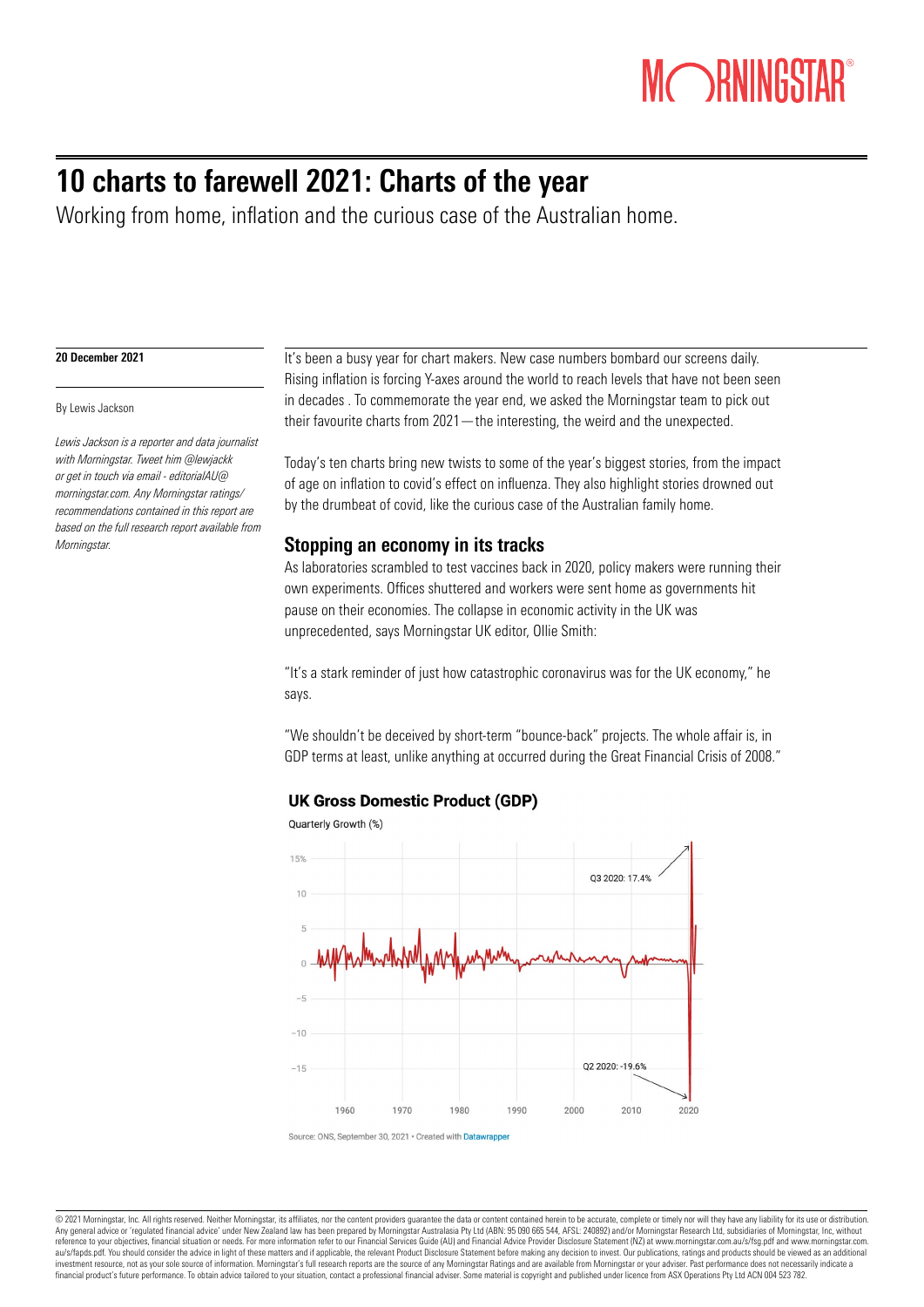## Covid killed the influenza star

That experiment triggered unintended consequences across the globe: air pollution plummeted as engines went silent; a rush for toasters and TVs by home-bound populations shocked global supply chains. Of them all, the disappearance of influenza stuck with Morningstar equity analyst Angus Hewitt. The disease normally notches more than a hundred thousand cases annually but anti-covid measures cut that to near zero.

"Who would've guessed? Measures to contain a highly contagious respiratory disease contained a highly contagious respiratory disease" says Hewitt.

## **Covid kills the flu**





- 5-yr average (2015 - 2019) - 2020 - 2021 (year to date)

Source: National Notifiable Diseases Survellaince System, Morningstar estimates · Created with Datawrapper

#### The death of the office has been greatly exaggerated

Covid hit commercial real estate hard. New buildings stood vacant as companies sent workers home. The move to working from home sparked claims that the end of the office was nigh—farewell to commutes and shared workspaces.

Not so, says Morningstar senior equity analyst Alex Prineas. His favorite chart this year shows how the supply glut remains small by historic standards. Australian tenants continued to snap up floor space in 2021, with sales just short of the records notched in 2019. Expect the office to stick around for years to come.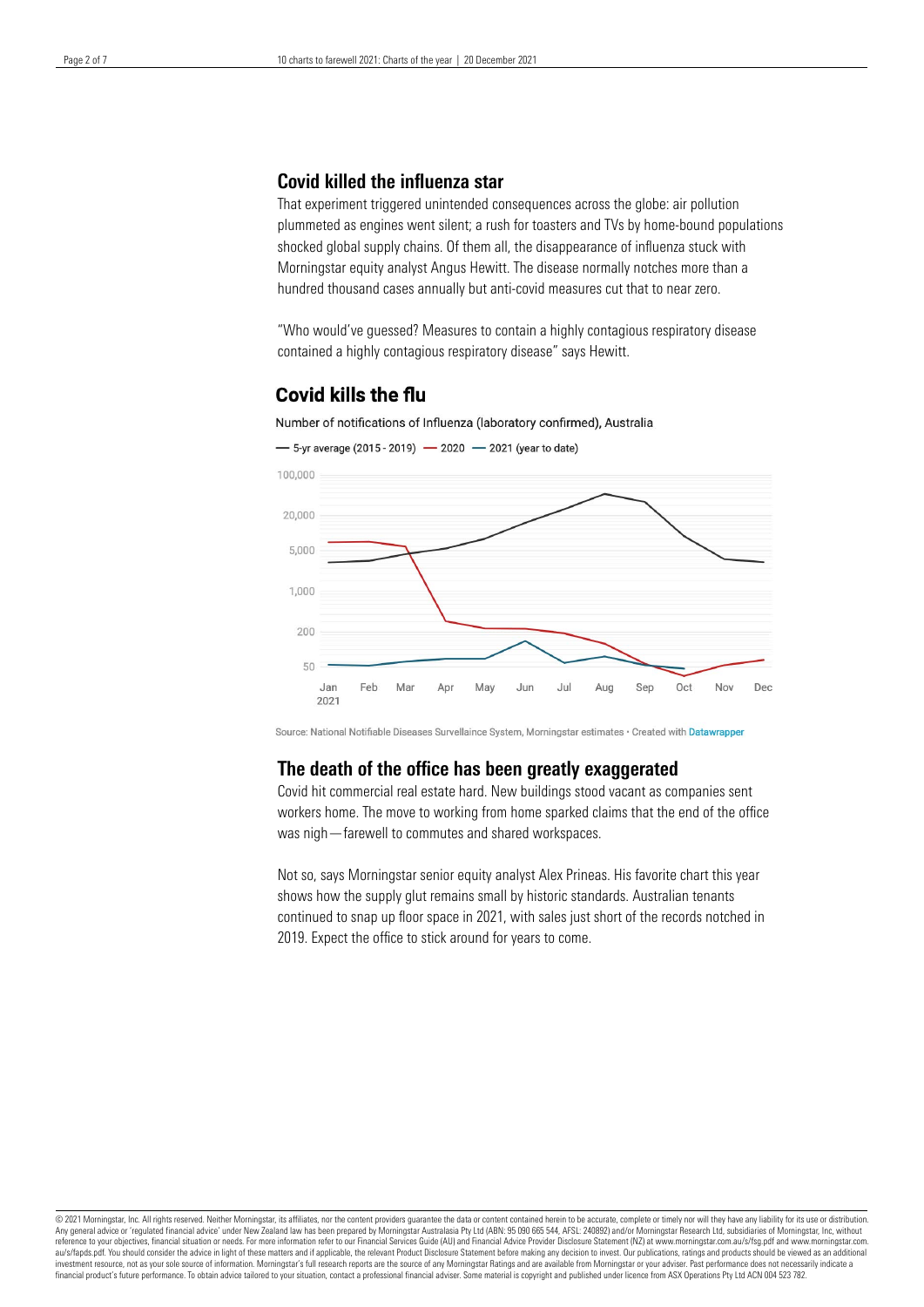



Source: Property Council of Australia Office Market Report, Capital Cities, January 2021. Actual supply to January 2021, estimated supply thereafter

#### Two sides of the ESG coin

2021 was a complicated year for fossil fuel investors. Renewed commitments to cut emissions at the COP26 climate conference came as soaring fuel prices delivered megareturns for the energy sector.

Coal typifies the unusual situation, says Morningstar director of equity research, Mathew Hodge. Even as Australian banks cut back lending due to ESG concerns, coal miners like Whitehaven Coal are up more than 50% year to date thanks to the highest prices in a decade.

"It goes to show that with ESG becoming a bigger focus for governments, companies and investors, not all of the outcomes will be intuitive," says Morningstar director of equity research, Mathew Hodge.

#### Coal prices soar to decade high in 2021



#### USD/metric tonne

@ 2021 Morningstar, Inc. All rights reserved. Neither Morningstar, its affiliates, nor the content providers guarantee the data or content contained herein to be accurate, complete or timely nor will they have any liabilit Any general advice or 'regulated financial advice' under New Zealand law has been prepared by Morningstar Australasia Pty Ltd (ABN: 95 090 665 544, AFSL: 240892) and/or Morningstar Research Ltd, subsidiaries of Morningstar au/s/faods.pdf. You should consider the advice in light of these matters and if applicable, the relevant Product Disclosure Statement before making any decision to invest. Our publications, ratings and products should be v investment resource, not as your sole source of information. Morningstar's full research reports are the source of any Morningstar Ratings and are available from Morningstar or your adviser. Past performance does not neces financial product's future performance. To obtain advice tailored to your situation, contact a professional financial adviser. Some material is copyright and published under licence from ASX Operations Pty Ltd ACN 004 523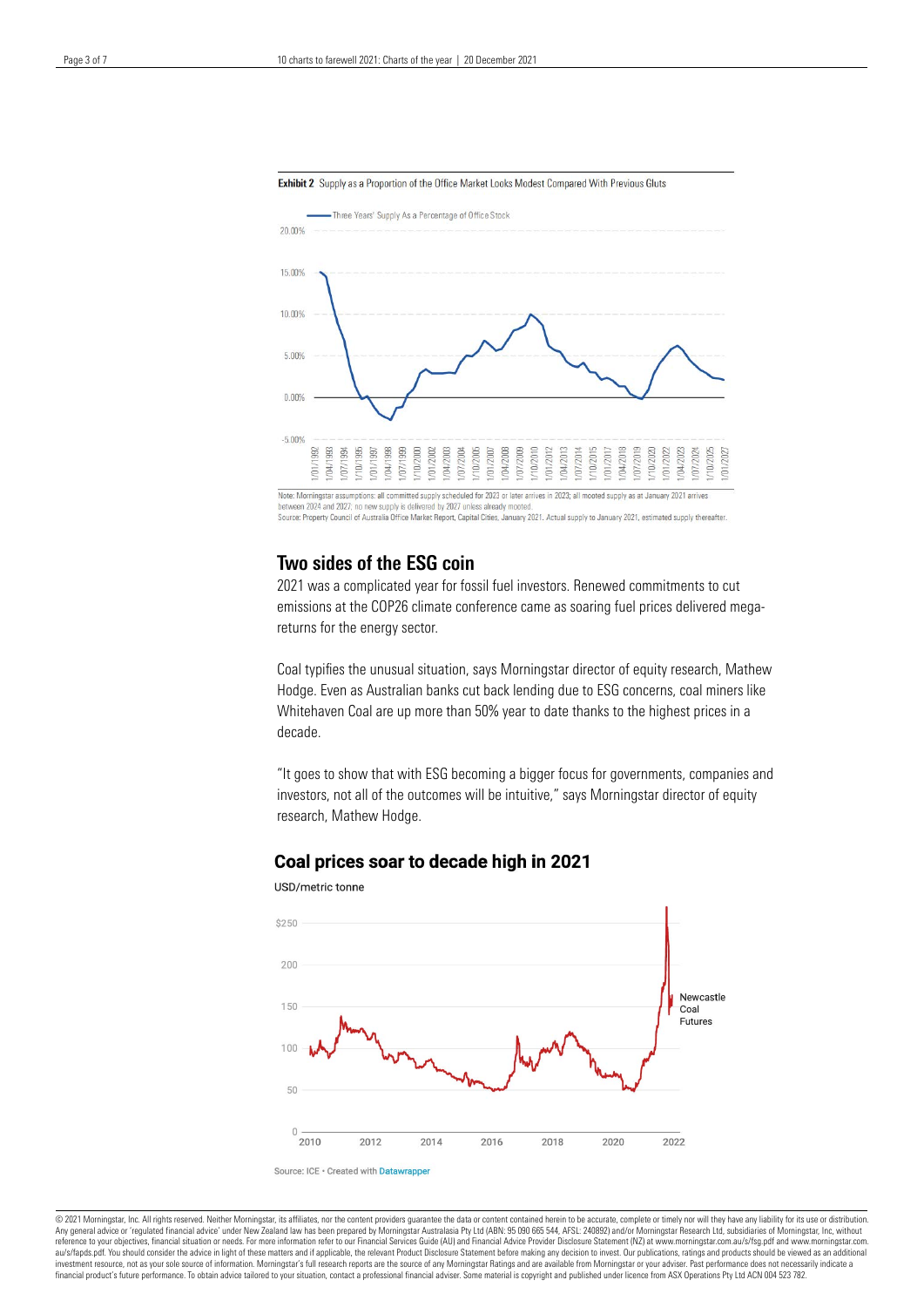However, high dividends tend to come with environmental, social and governance risks according to the favourite chart from Morningstar data journalist Lauren Solberg.

In the US dividends and ESG risk intersect in the oil giants Chevron and Exxon. At home, it's miner's like Rio Tinto, where chief executive Jean-Sebastien Jacques stepped down last year amid a scandal over the miner's destruction of sacred indigenous sites in Western Australia.





Note: Data is based on Morningstar Dividend Yield Focus TR USD.

#### Inflation, inflation and more inflation

From Morningstar's editorial director Sheryl Rowling, editorial manager Emma Rapaport and myself come three charts on the story that markets just can't kick: inflation.

Behind the headline inflation number are thousands of individual prices and Sheryl's favourite chart divided those into the major categories. The case for US inflation fading rests on the double digit jumps in cars, hotels and gasoline fading in the new year. It's a simliar story at home. Stay tuned.

@ 2021 Morningstar, Inc. All rights reserved. Neither Morningstar, its affiliates, nor the content providers guarantee the data or content contained herein to be accurate, complete or timely nor will they have any liabilit Any general advice or 'regulated financial advice' under New Zealand law has been prepared by Morningstar Australasia Pty Ltd (ABN: 95 090 665 544, AFSL: 240892) and/or Morningstar Research Ltd, subsidiaries of Morningstar au/s/fapds.pdf. You should consider the advice in light of these matters and if applicable, the relevant Product Disclosure Statement before making any decision to invest. Our publications, ratings and products should be v investment resource, not as your sole source of information. Morningstar's full research reports are the source of any Morningstar Ratings and are available from Morningstar or your adviser. Past performance does not neces financial product's future performance. To obtain advice tailored to your situation, contact a professional financial adviser. Some material is copyright and published under licence from ASX Operations Pty Ltd ACN 004 523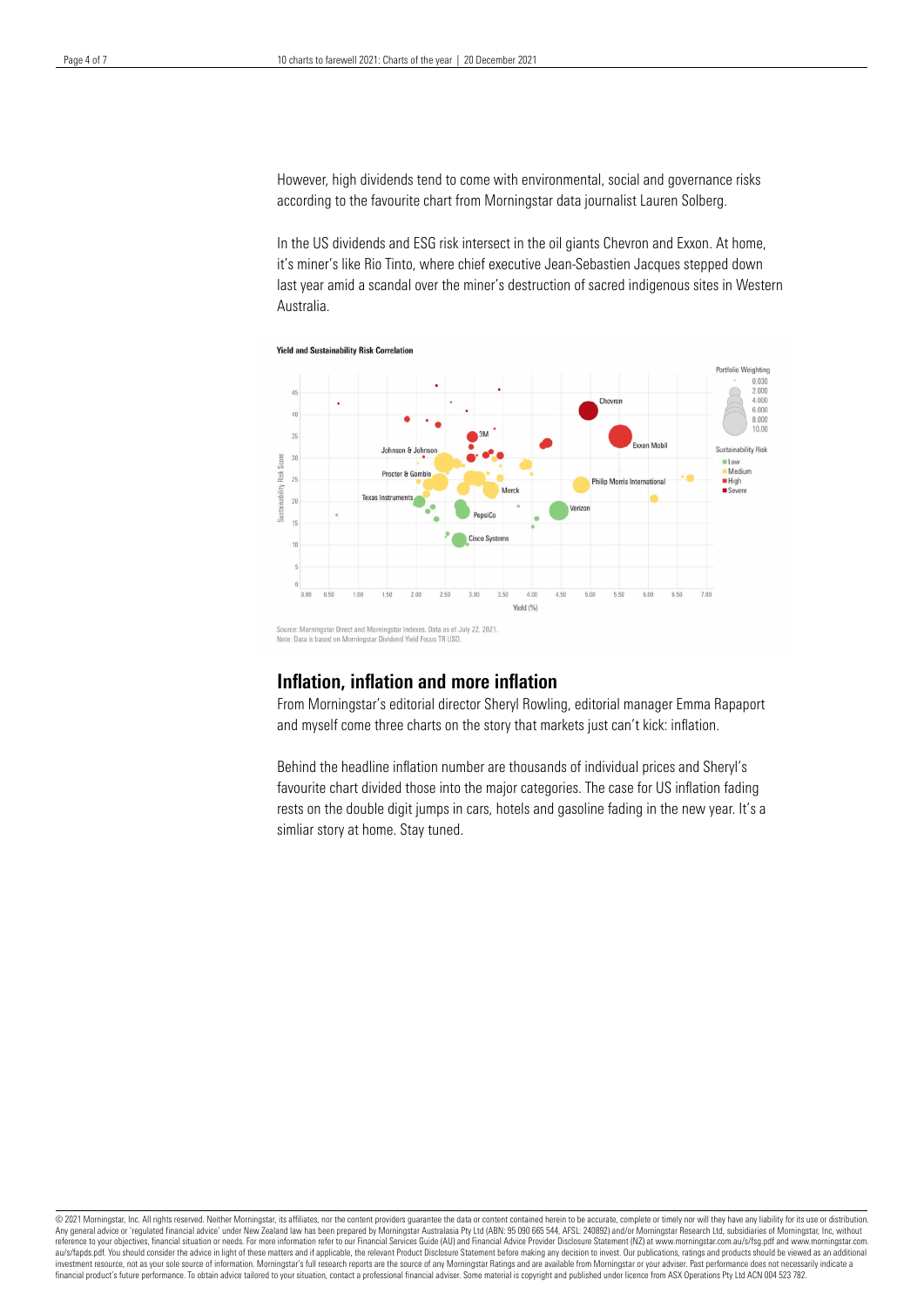# **WHERE INFLATION IS... AND ISN'T**

12-month change in the price of:



Emma's favourite chart put rising prices into a generational context. Published in *The New York Times*, it shows why the lived experience of younger investors may make them more sanguine about today's inflation than their parents or grandparents.



*Source: New York Times*

© 2021 Morningstar, Inc. All rights reserved. Neither Morningstar, its affiliates, nor the content providers guarantee the data or content contained herein to be accurate, complete or timely nor will they have any liabilit au/s/fapds.pdf. You should consider the advice in light of these matters and if applicable, the relevant Product Disclosure Statement before making any decision to invest. Our publications, ratings and products should be v investment resource, not as your sole source of information. Morningstar's full research reports are the source of any Morningstar Ratings and are available from Morningstar or your adviser. Past performance does not neces financial product's future performance. To obtain advice tailored to your situation, contact a professional financial adviser. Some material is copyright and published under licence from ASX Operations Pty Ltd ACN 004 523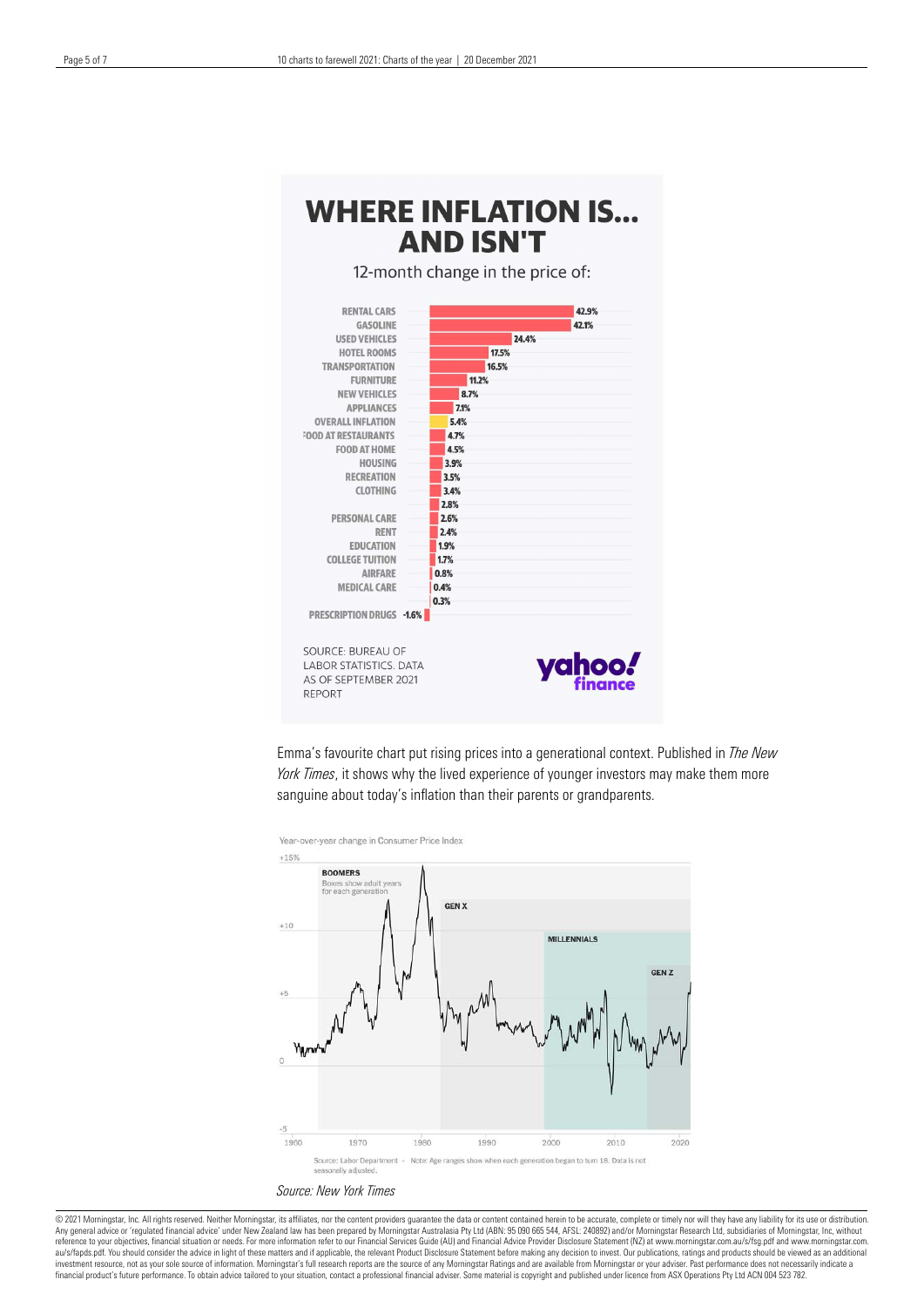For myself, it's all about the Federal Reserve. Few changes this year have been as dramatic as the about-face at the US central bank. When the bank's decision making committee met this March, most members forecast rates to remain near zero into 2022. Fast forward nine months and three rate hikes are now expected next year.

#### **Members of the Federal Open Market Committee turn** hawkish

Quarterly change in FOMC participants assessment of appropriate monetary policy in 2022



Based on the FOMC's 'dot plot', which outlines each member's view on the appropriate midpoint for the federal funds rate undated each quarter. Rate hikes are assumed to be at 0.25% intervals Source: Federal Reserve · Created with Datawrapper

#### Australians back cutting pension benefits for the wealthy

The family home occupies a special place in the Australian psyche, so editorial director Graham Hand was surprised to find so many people were willing to include it in the age pension asset test. Doing so would cut benefits to pensioners in multi-million-dollar homes, and a good thing too, Hand argued in his article: '10 reasons wealthy Australians shouldn't receive welfare'.

"I thought it was not such a mainstream subject and would garner a limited response, but it was the biggest article of the year…. It was one of those that really hit a nerve."



@ 2021 Morningstar, Inc. All rights reserved. Neither Morningstar, its affiliates, nor the content providers guarantee the data or content contained herein to be accurate, complete or timely nor will they have any liabilit Any general advice or 'regulated financial advice' under New Zealand law has been prepared by Morningstar Australasia Pty Ltd (ABN: 95 090 665 544, AFSL: 240892) and/or Morningstar Research Ltd, subsidiaries of Morningstar au/s/faods.pdf. You should consider the advice in light of these matters and if applicable, the relevant Product Disclosure Statement before making any decision to invest. Our publications, ratings and products should be v investment resource, not as your sole source of information. Morningstar's full research reports are the source of any Morningstar Ratings and are available from Morningstar or your adviser. Past performance does not neces financial product's future performance. To obtain advice tailored to your situation, contact a professional financial adviser. Some material is copyright and published under licence from ASX Operations Pty Ltd ACN 004 523